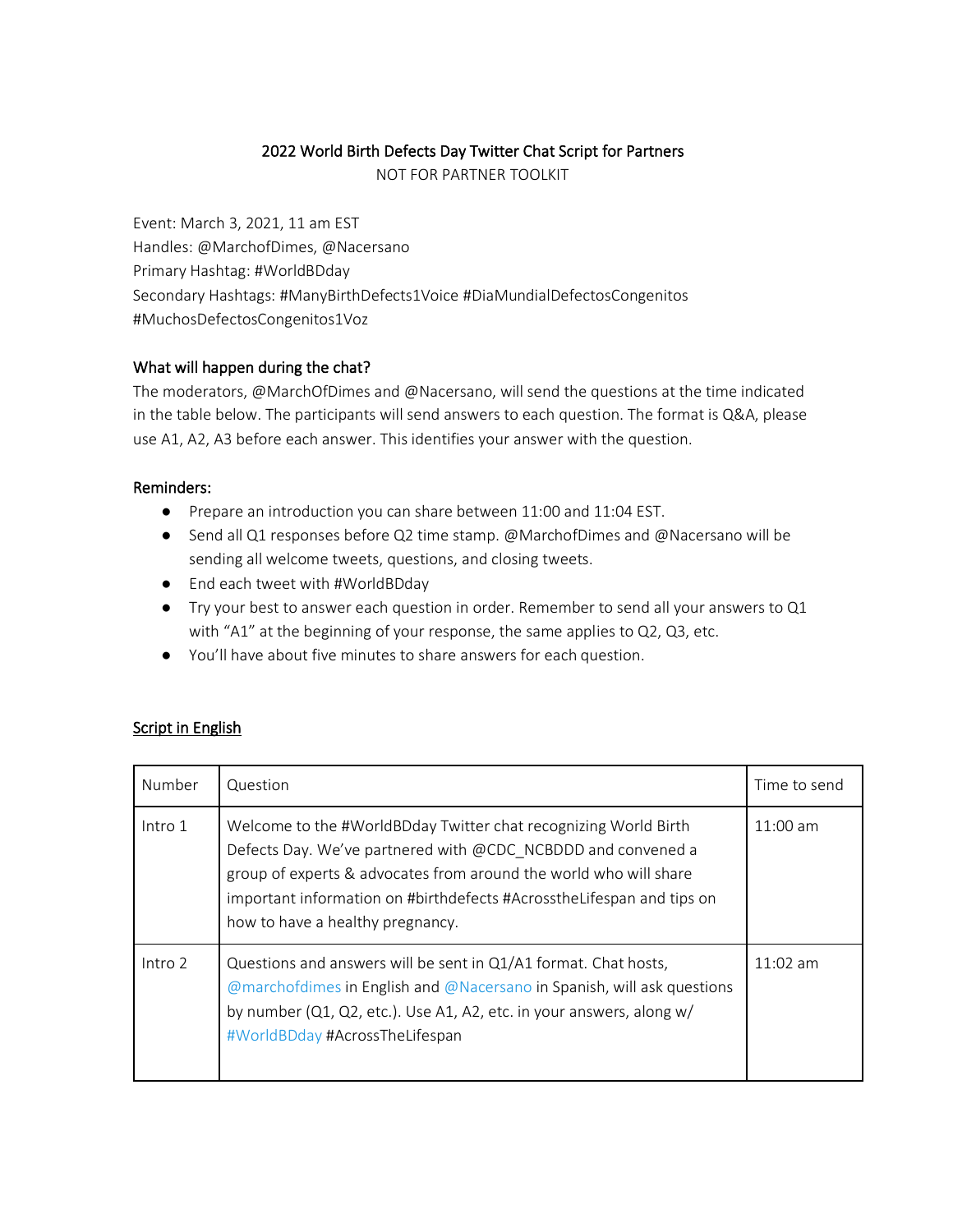| Intro 3         | Time for the chat to begin. Don't forget to use the hashtag #WorldBDday<br>in every tweet. Ready for Q1?                                                                      | $11:04$ am |
|-----------------|-------------------------------------------------------------------------------------------------------------------------------------------------------------------------------|------------|
| Q1              | 1. What are birth defects? How do they impact families and babies around<br>the world? #WorldBDday                                                                            | 11:05 am   |
| Q2              | 2. Why is it important to see a health care provider before becoming<br>pregnant? #WorldBDday                                                                                 | $11:10$ am |
| Q <sub>3</sub>  | 3. Why are vaccines, including the COVID-19 vaccine, important before<br>and during pregnancy? #WorldBDday                                                                    | $11:15$ am |
| Q4              | 4. What do women need to know about taking medications during<br>pregnancy? #WorldBDday                                                                                       | 11:20 am   |
| Q <sub>5</sub>  | 5. Why is it important to take a vitamin with #folicacid before and during<br>pregnancy? What foods contain folic acid or folate? #WorldBDday                                 | $11:25$ am |
| Q <sub>6</sub>  | 6. Why should women avoid drinking alcohol while planning for and<br>during pregnancy? #WorldBDday                                                                            | 11:30 am   |
| Q7              | 7. Why should women avoid tobacco products (including smoking and<br>vaping) while planning for pregnancy and during pregnancy?<br>#WorldBDday                                | 11:35 am   |
| Q8              | 8. Why is it important to manage health conditions and to reach a healthy<br>weight before pregnancy and maintain it during pregnancy? #WorldBDday                            | 11:40 am   |
| Q9              | 9. What resources are available to help moms around the world have a<br>healthy pregnancy and baby? #WorldBDday                                                               | 11:45 am   |
| Q10             | 10. How can expecting parents prepare if they know there is a history of<br>#birthdefects in their family? #WorldBDday                                                        | 11:55 am   |
| 11a             | We're at the end of the #WorldBDday chat. Thanks to @Nacersano,<br>@CDC_NCBDDD and all of our partners for participating and sharing such<br>wonderful resources. #WorldBDday | Goodbye    |
| 11 <sub>b</sub> | Visit www.worldbirthdefectsday.org to find other #WorldBDday events.                                                                                                          | Resources  |
| 11c             | You can find tips and resources to help prevent #birthdefects at<br>marchofdimes.org/birthdefects. #WorldBDday                                                                | Resources  |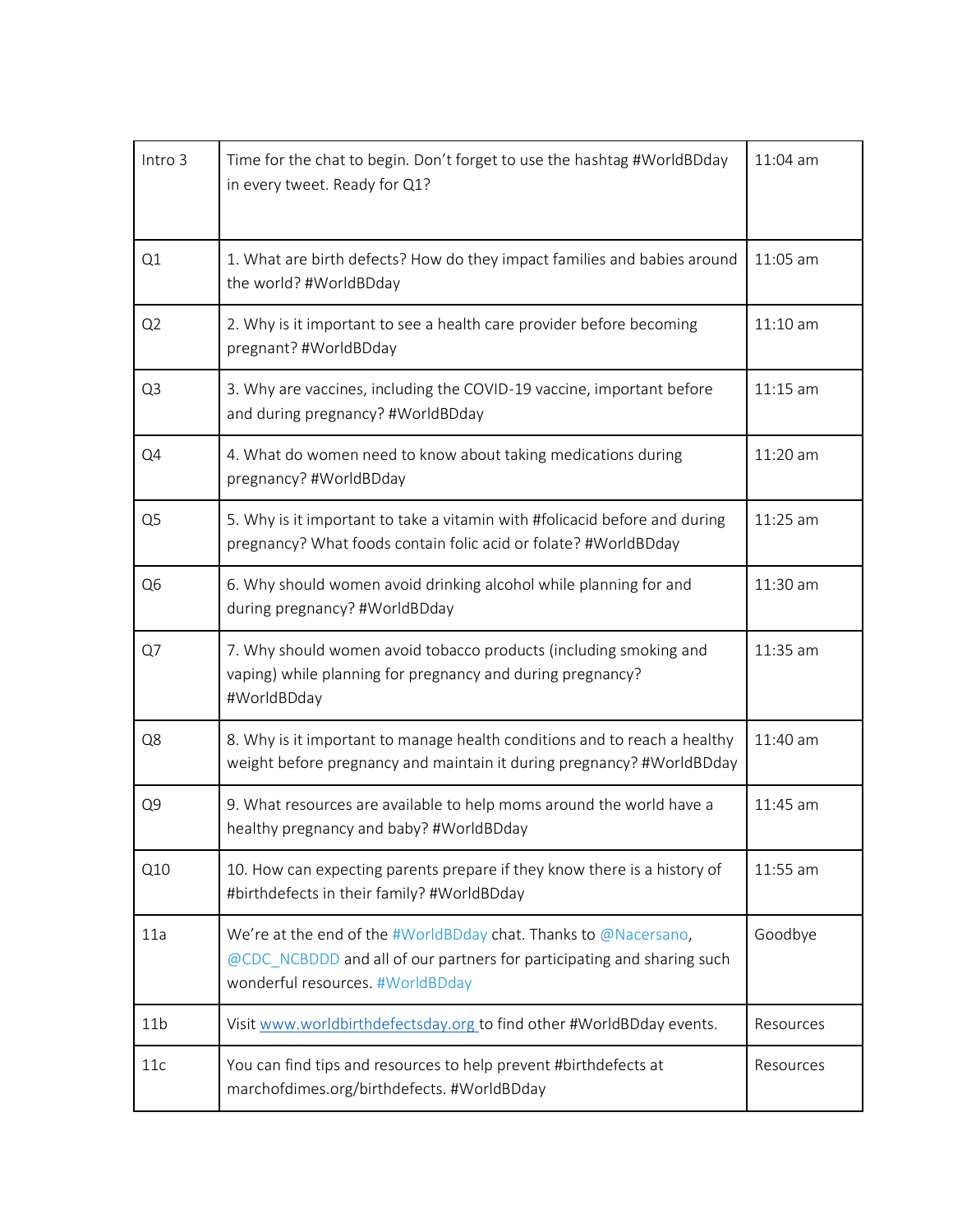| Spanish Script     |                                                                                                                                                                                                                                                                                                    |              |  |  |
|--------------------|----------------------------------------------------------------------------------------------------------------------------------------------------------------------------------------------------------------------------------------------------------------------------------------------------|--------------|--|--|
| Number             | Question                                                                                                                                                                                                                                                                                           | Time to send |  |  |
| Introducc<br>ión 1 | Bienvenidos al chat de Twitter #WorldBDday en honor del Día Mundial de<br>los Defectos de Nacimiento. Nos asociamos con @CDC_NCBDDD y<br>reunimos un grupo de expertos y defensores que compartirán<br>información importante. ¡Empecemos con las presentaciones!<br>#DiaMundialDefectosCongenitos | $11:00$ am   |  |  |
| Introducc<br>ión 2 | Las preguntas y respuestas se enviarán con el formato P1/R1. Los<br>anfitriones del chat, @marchofdimes en inglés y @Nacersano en español,<br>harán las preguntas por número (P1, P2, etc.). Usen R1, R2, etc. en sus<br>respuestas junto con #WorldBDday #DiaMundialDefectosCongenitos            | 11:02 am     |  |  |
| Introducc<br>ión 3 | Es hora de comenzar el chat. No olviden usar la etiqueta #WorldBDday en<br>cada tuit. ¿Listos para la P1?                                                                                                                                                                                          | $11:04$ am   |  |  |
| P1                 | 1. ¿Qué son los defectos congénitos? ¿Cómo afectan a los bebés y familias<br>alrededor del mundo? #DiaMundialDefectosCongenitos                                                                                                                                                                    | 11:05 am     |  |  |
| P <sub>2</sub>     | 2. ¿Por qué es importante ver a un profesional de la salud antes de<br>quedar embarazada? #WorldBDday #DiaMundialDefectosCongenitos                                                                                                                                                                | $11:10$ am   |  |  |
| P <sub>3</sub>     | 3. ¿Por qué son importantes las vacunas, incluida la vacuna contra el<br>COVID-19, antes y durante el embarazo? #WorldBDday<br>#DiaMundialDefectosCongenitos                                                                                                                                       | $11:15$ am   |  |  |
| <b>P4</b>          | 4. ¿Qué deben saber las mujeres sobre los medicamentos durante el<br>embarazo? #WorldBDday #DiaMundialDefectosCongenitos                                                                                                                                                                           | 11:20 am     |  |  |
| P <sub>5</sub>     | 5. ¿Por qué es importante tomar una vitamina con #acidofolico antes y<br>durante el embarazo? ¿Qué alimentos contienen ácido fólico o folato?<br>#WorldBDday #DiaMundialDefectosCongenitos                                                                                                         | $11:25$ am   |  |  |
| <b>P6</b>          | 6. ¿Por qué deben las mujeres evitar el consumo de alcohol durante el<br>embarazo y si están pensando quedar embarazadas? #WorldBDday<br>#DiaMundialDefectosCongenitos                                                                                                                             | $11:30$ am   |  |  |
| P7                 | 7. ¿Por qué deben las mujeres evitar los productos del tabaco (incluyendo<br>fumar y vapear) durante el embarazo y si están pensando quedar<br>embarazadas? #WorldBDday #DiaMundialDefectosCongenitos                                                                                              | 11:35 am     |  |  |